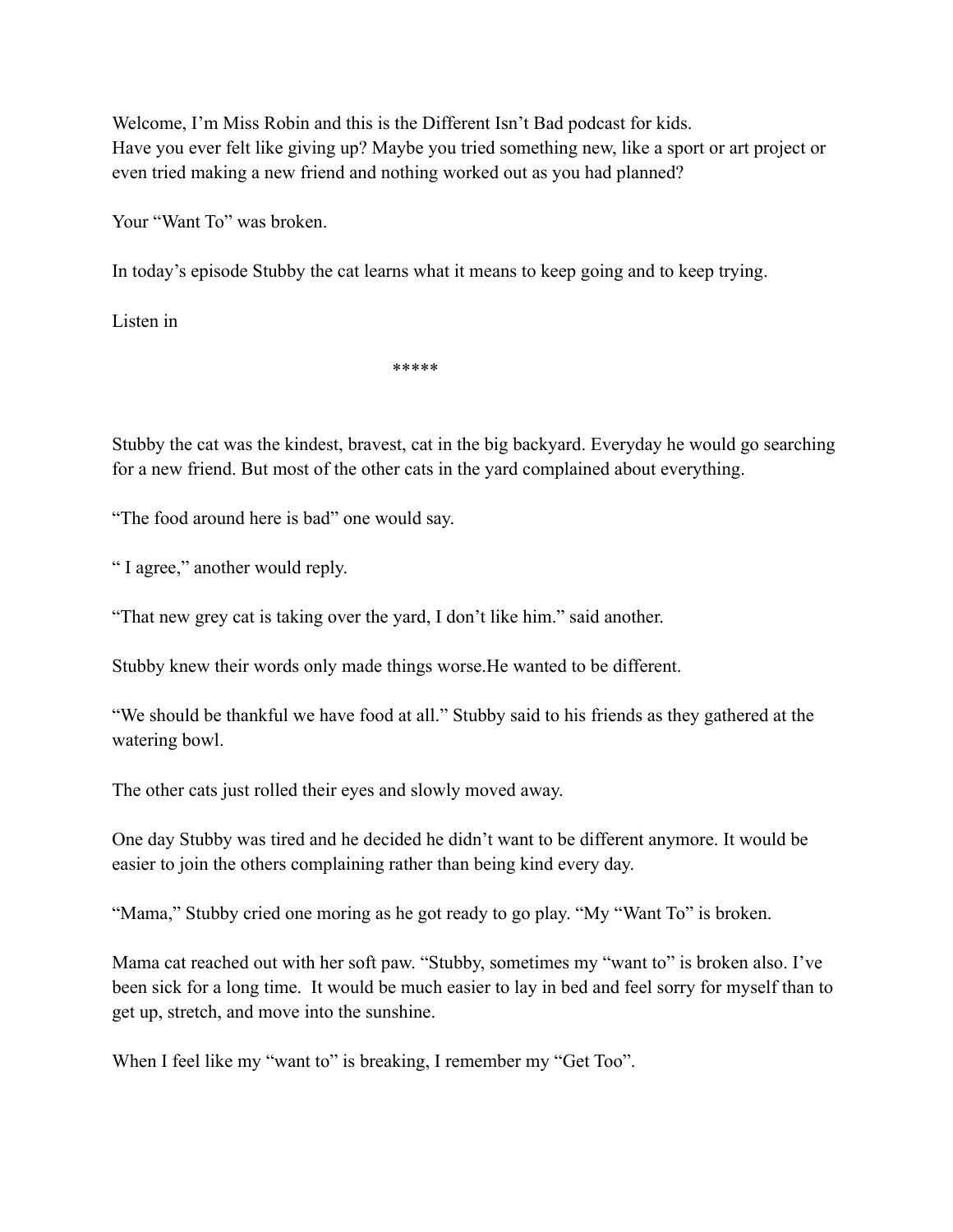Stubby tilted his head showing that he didn't understand what Mama was saying.

"When I feel like giving up Stubby, I repeat this." Mama pulled herself up and continued.

"I get to have another day with my Stubby," she said.

"I get to sit another day in the sunshine." She winked.

"I get to hear the sweet songs of the blue birds and feel the joy it brings to my day."

"Our words make a difference don't they mama" Stubby said as he began to understand.

Mama nodded.

"Now Stubby, I get to take a nap." she said and curled up in her cozy warm bed..

"I will choose to be different again," Stubby announced as he watched his mama sleeping.

Then off into the big backyard he bounced with a new and better "want to" than before.

\*\*\*\*\*

Now it's time to talk about today's story. Remember to pause the podcast after each question.

What was happening that caused Stubby to want to give up? What did mama cat tell Stubby she does when her "want to" is breaking? Has your "want to" ever been broken? What happened? Tell your loved one some things you "Get To" do.

\*\*\*\*\*

We all go through times when we want to give up. When our "Want To" is broken. I know I have. Here is a verse to remember the next time that happens. Today I'm reading it out of the Message translation because it's so good!

Ready? I'll say it first, then you say it with me. 2 Corinthians 4:16a So we're not giving up. How could we?

Now it's your turn to say it with me. 2 Corinthians 4:16a So we're not giving up. How could we?